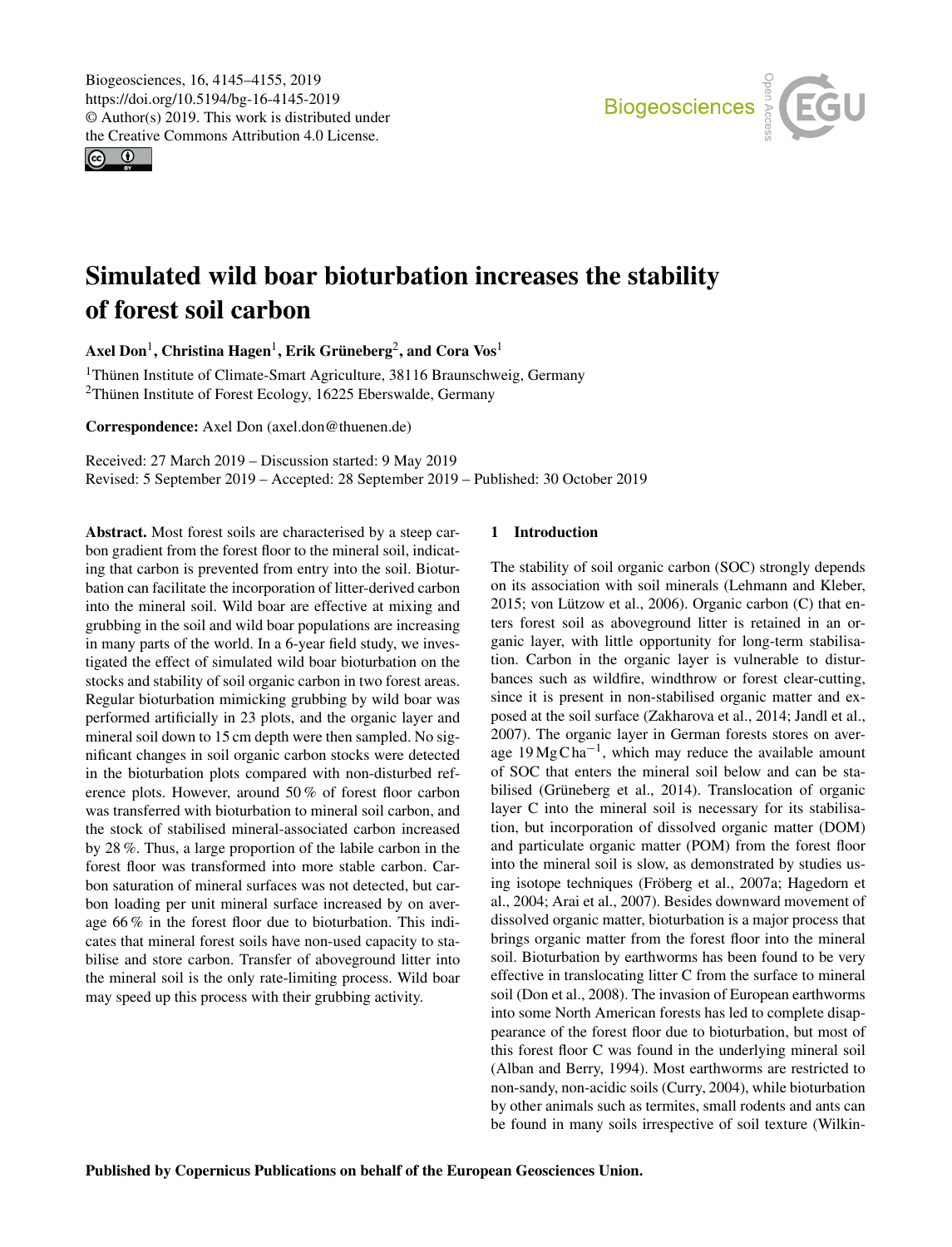son et al., 2009). However, wild boar (*Sus scrofa*), also called feral pigs or wild pigs, are most important for bioturbation in forests. This species is native to Eurasia but has dispersed over all continents except Antarctica due to its adaptability, high reproduction rate and secretive nature (Barrios-Garcia and Ballari, 2012). Wild boar is thus one of the most widely distributed species of mammal in the world. After almost becoming completely extinct in many parts of Europe, such as Great Britain, Scandinavia, Russia and large parts of Germany, by the beginning of the 20th century, wild boar populations have experienced a tremendous increase globally in recent decades, re-invading large parts of their former territories and beyond. The number of hunted wild boars has increased by over 10-fold in Germany, from 50 000 animals in 1950 to more than 600 000 animals in recent years (Arnold et al., 2015). The wild boar populations in France, Italy, Eastern Europe, North America and Asia are also increasing, most likely due to climate warming and changes in agricultural management providing more food, high reproduction rates, adaptation to a wide variety of habitats and insufficient game management (Geisser and Reyer, 2005). Moreover, increased frequency of fructification of deciduous forest trees such as beech and oak has helped to increase food availability for wild boars (Servanty et al., 2009). Wild boar can negatively affect agricultural land by destroying grassland vegetation cover and feeding on crops such as maize. In contrast, wild boar may have many positive effects in forests, e.g. by encouraging natural regeneration of trees that require mineral soils for germination (Bruinderink and Hazebroek, 1996), enhancing tree growth by grubbing (Lacki and Lancia, 1986), spreading plant seeds and fungi (zoochory), suppressing some pest (invertebrate) species, and removing carrion. However, other studies also found negative wild boar effects on forest regeneration or understory biodiversity (Siemann et al., 2009; Barrios-Garcia and Ballari, 2012). The vast majority of ecological studies on wild boar agree on the significant impact of the species on plant and animal communities and the ecosystem. However, there is a surprising lack of quantitative data on the environmental impact of wild boar (Massei and Genov, 2004).

Wild boar are effective soil disturbers, since they can easily rifle with their snout to 5 to 15 cm depth in the soil, an activity called grubbing or rooting (Kotanen, 1995). Thus, the forest floor becomes mixed with the mineral soil (Singer et al., 1984). Wild boar are omnivorous and obtain a considerable proportion of their diet by grubbing in the soil, seeking for food such as acorns or other fruits from forest trees, bulbs, annelids, molluscs and mushrooms. However, soil disturbance through bioturbation or tillage is reported to cause SOC losses via enhanced organic matter mineralisation (Franzluebbers, 1999; Kristensen et al., 2000). By breaking up aggregates and aerating the soil, microbial SOC turnover may be stimulated. Disturbance by tillage of native sward in North American prairie grassland causes rapid SOC loss (Mann, 1986). Soil disturbance by bioturbation through

wild boar grubbing may have a significant impact on SOC and nutrient cycling in forest ecosystems, since in temperate forests most nutrients and SOC are stored in the forest floor and the upper mineral soil (Wirthner, 2011). However, the impact of these large mammals on forest SOC and nutrient cycling and stocks has largely been neglected. Disturbance by tillage, harvesting, storm damage, fire, drought or insects is frequently mentioned in forest soil inventories and studied (Overby et al., 2002; Nave et al., 2010), but wild boar disturbance is generally not reported (Schulp et al., 2008). While numerous studies demonstrated the influence of forest management and disturbances on SOC stocks, such as tree species selection (Vesterdal et al., 2013), thinning (Jurgensen et al., 2012), harvesting (Nave et al., 2010) and liming (Melvin et al., 2013), wild boar disturbance effects have rarely been investigated (Wirthner, 2011; Mohr et al., 2005).

Mixing of soil horizons and incorporation of energy-rich organic material into the mineral soil can stimulate microbial activity and respiration, and therefore may enhance decomposition (Mallik and Hu, 1997; Risch et al., 2010). Thus, the labile organic C of the forest floor may be lost with invasion and further expansion of wild boar populations, with negative consequences for forest SOC stocks and side-effects for the global C cycle and climate change. Detection of wild boar effects on SOC is difficult, due to the large inherent spatial variability of forest floor and mineral soil SOC stocks and the additional variability caused by wild boar grubbing (Wirthner, 2011). A dedicated experimental design and sufficiently large samples are required to quantify changes in SOC due to bioturbation. In addition, reference sites that have definitely never been grubbed by wild boar in the past are required. The aim of this study was to quantify the effect of simulated wild boar bioturbation on SOC stocks and the degree of stabilisation of SOC in coniferous and deciduous forests. The consequences of wild boar grubbing on organic matter stocks in forests were quantified.

## 2 Material and methods

## 2.1 Study sites

Two study areas were selected, and a total of 24 research plots scattered within these areas were established. The first area is located 3 km north-west of the city of Braunschweig (coordinates:  $52°17'$  N,  $10°26'E$ ), in a region with a mean annual temperature of 8.8 ◦C and a mean annual precipitation of 620 mm. The soil is this area is a Lamellic Luvisol developed on periglacial loess and sand deposits with a moder organic layer. The forest in the area is diverse, comprising deciduous forest dominated by beech and oak, coniferous forest dominated by spruce and Douglas fir and mixed forest. The second area is located close to the city of Eberswalde, around 50 km north-east of Berlin (52°52′ N, 13°49′ E). Mean annual temperature in this area is 8.9 ℃ and mean annual pre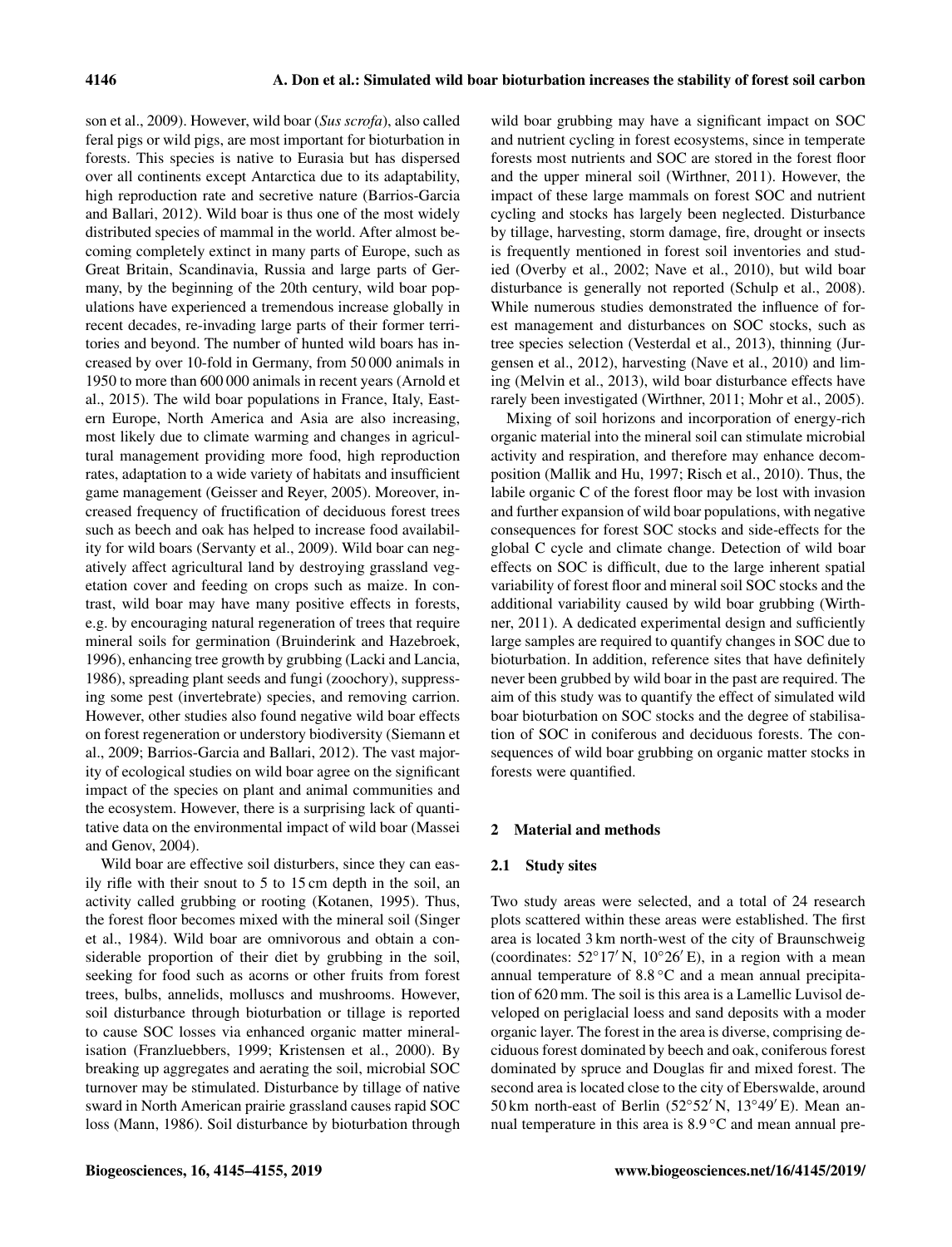cipitation is only 520 mm. The soil is a Dystric Cambisol derived from Pleistocene sand deposits with a moder organic layer. The forests in this area are pure pine. Both study areas were fenced in order to exclude wild boar, and these fences were successful throughout the study period in the Eberswalde area and in the early part of the period in the Braunschweig area, where wild boar have recently invaded the forests. However, regular inspection revealed no impact or disturbance by wild boar in the study plots.

### 2.2 Treatments at the research plots

In the Braunschweig area, 18 study plots (six in deciduous forest, six in mixed forest and six in coniferous forest) were established and marked in early spring 2011. Due to a windthrow event, one coniferous plot was lost. At the same time, six research plots, all in coniferous forest, were established in the Eberswalde area. The plots at both sites consisted of two subplots, each measuring 2 m by 4 m, located directly adjacent to each other and positioned at sufficient distance from trees or other objects, such as ditches or the forest edge, that could influence the forest floor or soil. One subplot was used to simulate bioturbation by wild boars, using poles with one end shaped to represent a wild boar tusk (hoes were also used in Eberswalde plots due to very dense grass sward). This bioturbation activity was conducted manually by two to three people, who plunged the tool through the forest floor and the upper mineral soil for 10–20 min per plot, to mimic the action of wild boar tusks. The resulting bioturbation pattern was random, and the results were visually very similar to forest soil patches disturbed by wild boar. With this treatment we mimicked bioturbation by wild boar but not removal of material on which wild boar are feeding on. Also the admixture of dung from wild boar is not included. This allows us to distinguish the bioturbation effect from other effects of wild boar grubbing. The bioturbation treatment was performed once per year, always in spring, for a period of 6 years, in order to examine longer-term effects of bioturbation on forest soils. The second subplot in each plot was left undisturbed and served as a reference plot.

# 2.3 Soil sampling

Soil sampling was conducted in late summer 2016 in both areas. In order to obtain representative soil material, very large samples were collected using a  $25 \text{ cm} \times 25 \text{ cm}$  metal frame, with three replicates per subplot (only two replicates in the Eberswalde area, since all six plots were in close proximity). In the reference subplots, two organic layers of the forest floor (L layer and O layer) and three depth increments in the mineral soil (0–5, 5–10 and 10–15 cm) were sampled. In order to make the sampling in the disturbed plots comparable in those plots, we sampled mass equivalent as proposed by Ellert and Bettany (1995) (Fig. 1). For each plot, we used the mean weight of the three replicates of the organic layer (combined sample L and O layers) and the three mineral soil depth increments determined in the field in order to sample equal masses (Fig. 1). By sampling equal masses instead of equal depth increments, we accounted directly for the changes in bulk density due to wild boar grubbing. We assumed that the moisture content was similar in the reference plot and the disturbed plot, but we corrected deviations from this assumption afterwards in the dataset in order to calculate mass-corrected SOC stocks based on dry matter. The sampling of forest floor layers and mineral soil from the same spot (metal frame) ensures that deviations in separation of forest floor and mineral soil do not affect estimates of total SOC stocks (Don et al., 2012). In total, 567 samples were obtained, with a mean weight per sample of 3.8 kg for the mineral soil and 0.6 kg for the organic layer samples (Fig. 1).

#### 2.4 Sample preparation and analysis

All samples were dried at  $60^{\circ}$ C and organic layer samples were cut  $(< 1$  mm) and homogenised in an electric mill. Mineral soil samples were sieved through a 2 mm mesh and a subsample was finely milled for further analysis. For each sample, dry fine soil mass was determined gravimetrically and the C and nitrogen (N) concentration was measured using dry combustion (TrueMac, Leco, USA). Using these parameters, it was possible to calculate SOC stocks according to Poeplau et al. (2017). Inorganic C was not present in any of the samples. For composite samples of all sites in the Braunschweig area and sites 1 and 4 of the Eberswalde area, pH was determined in 1 M KCl solution with a soil : solution ratio of 1 : 5. Soil texture classes in composite mineral soil samples (5–10 cm depth) were estimated for each plot using the texture-by-feel technique (Vos et al., 2016).

In order to characterise the degree of stabilisation of SOC, density fractionation was performed for one composite mineral soil samples of 0–5 cm depth and 5–10 cm depth derived from a mixture of all field replicates per site and treatment. Using the protocol from Golchin et al. (1995), SOC was divided into three fractions: free particulate organic matter (fPOM), occluded particulate organic matter (oPOM) and mineral-associated organic matter (MOM). In addition, mineral-associated C on minerals mixed into the organic layer by bioturbation was determined, using a similar protocol. In brief,  $4 \text{ g}$  (0–5 cm depth samples) or  $13 \text{ g}$  (5–10 cm depth samples) of soil were suspended in a  $1.6 \text{ g cm}^{-3}$  polytungstate solution (soil : solution ratio 1 : 10). After ultrasonication of the samples, minerals were centrifuged and floating particulate organic matter was removed, washed with deionised water and dried at 70 °C. We refer to SOC associated with minerals (MOM) as stabilised SOC since its turnover is slower compared to non-mineral associated POM.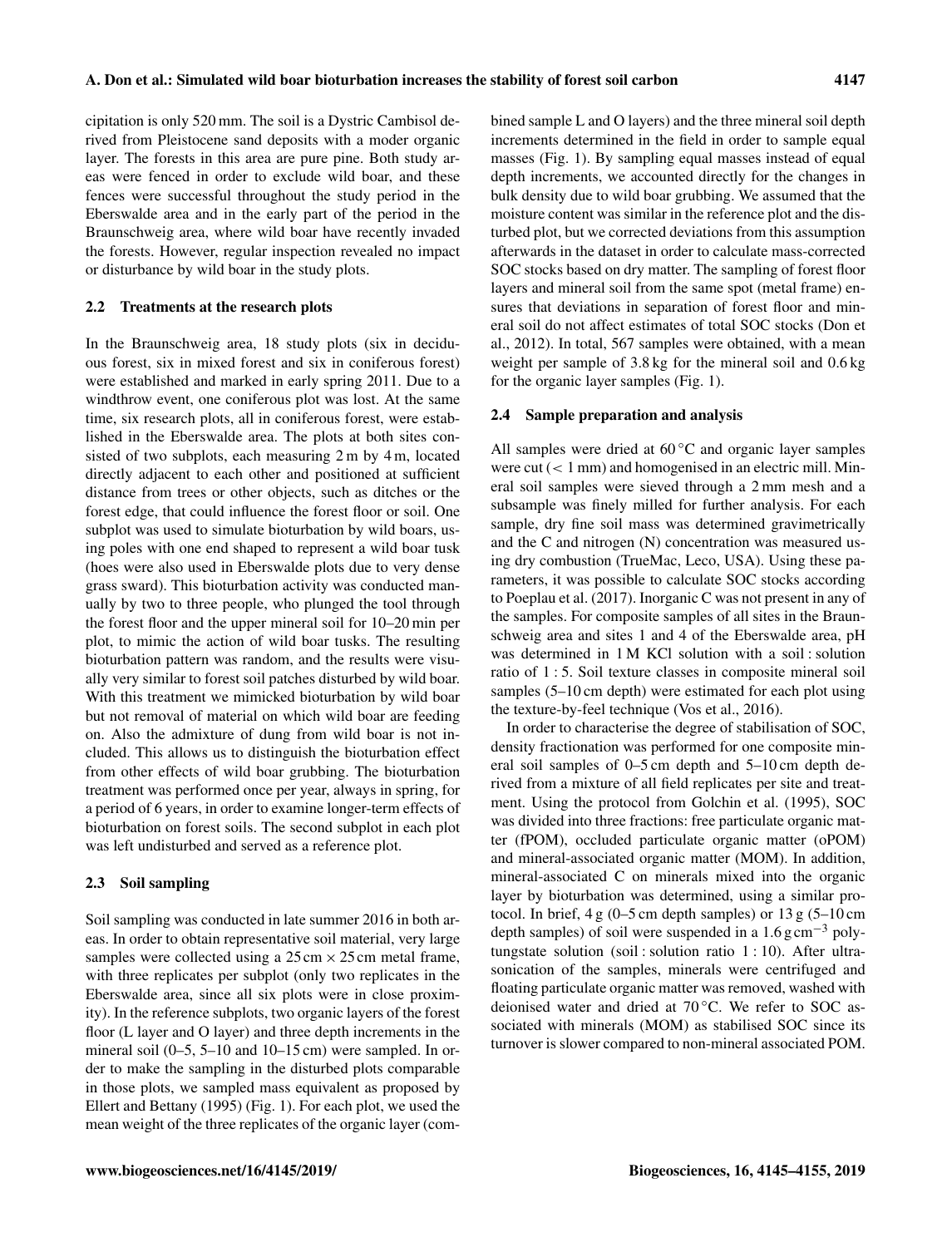

Figure 1. Equal mass sampling of forest floor (L and O layer) and mineral soil (0–15 cm depth). Weights refer to the mean weight of the different layers and soil depth increments as obtained in the field.



Figure 2. (a) Mean soil organic carbon (SOC) stock  $(Mg ha^{-1})$ distribution, significant differences were found in 0–5 cm depth and in the combined forest floor  $(L+O \; \text{layer})$ . (b) SOC content (g kg−<sup>1</sup> ) in different layers and soil depth increments for plots in the treatment mimicking wild boar grubbing (Bioturbation) and in the undisturbed control subplots (Reference).

## 2.5 Statistical analysis

The recovery rate of soil mass and C content in the fractionation procedure was calculated by adding up the C content of the individual fractions and comparing the total with the original C content at the start of the fractionation.

Statistical analysis was performed using the software R version 3.3.0 (R Core Team, 2016). The differences in SOC stocks were analysed using mixed linear models (package nlme, function lme) accounting for site and area as nested random factors ( $\alpha = 0.05$ ). Tukey's Honest Significant Difference post hoc test was applied. Descriptive statistics (including means and standard deviations) were calculated for the C stocks in each area, in plots and in individual layers in each plot, and for the C stock distribution among the different soil fractions.

## 3 Results

# 3.1 Soil organic carbon stocks in forest floor and mineral soil after bioturbation

The SOC stocks in the forest floor and the mineral soil (0– 15 cm depth) did not change significantly due to 6 years of the simulated wild boar bioturbation (Fig. 2a). Total C stocks in the forest floor and mineral soil (0–15 cm depth) were  $75 \pm 10$  Mg ha<sup>-1</sup> (mean  $\pm$  standard error) in the wild boar plots and  $77 \pm 9$  Mg ha<sup>-1</sup> in the undisturbed reference plots. However, the proportion of mineral SOC stocks increased by 26 %, and correspondingly, forest floor C stocks decreased by 40 % due to bioturbation. Without bioturbation, 51 % of total SOC (down to 15 cm depth) was stored in the forest floor and 49 % in the mineral soil. With wild boar bioturbation, SOC was redistributed, leaving only 29 % of total C in the forest floor and 71 % in the mineral soil. In 22 out of 23 plots, the mineral SOC stock was increased by bioturbation (Figs. 3 and S1 in the Supplement). However, the variability of SOC between the different plots was large also within the same region and forest type. The C gradient after bioturbation was less steep, with an average SOC content of 16 % in the organic layer compared with 33 %–49 % in the organic layers of the non-disturbed reference sites (Fig. 2b). Thus, mixing of mineral soil into the forest floor decreased the C content in the forest floor but increased the C content in the upper mineral soil. However, the wild boar bioturbation treatment was shallow: below 5 cm depth, effects on SOC were minor and no effect could be detected below 10 cm depth. Thus, our sampling was sufficiently deep to capture all bioturbation effects.

Differences in undisturbed SOC stocks between coniferous, mixed and deciduous forest were small and nonsignificant, with differences of  $+3\%$ ,  $-5\%$  and  $-0.2\%$ , respectively, compared with the average SOC stocks in all plots. In all three forest types, forest floor C stocks were reduced via bioturbation by 37 % in coniferous forest, 46 % in mixed forest and 37 % in deciduous forest (Fig. 3). In deciduous and coniferous forest, bioturbation effect on the forest floor was lower than in mixed forest. This was attributable to greater thickness of the forest floor and a larger proportion of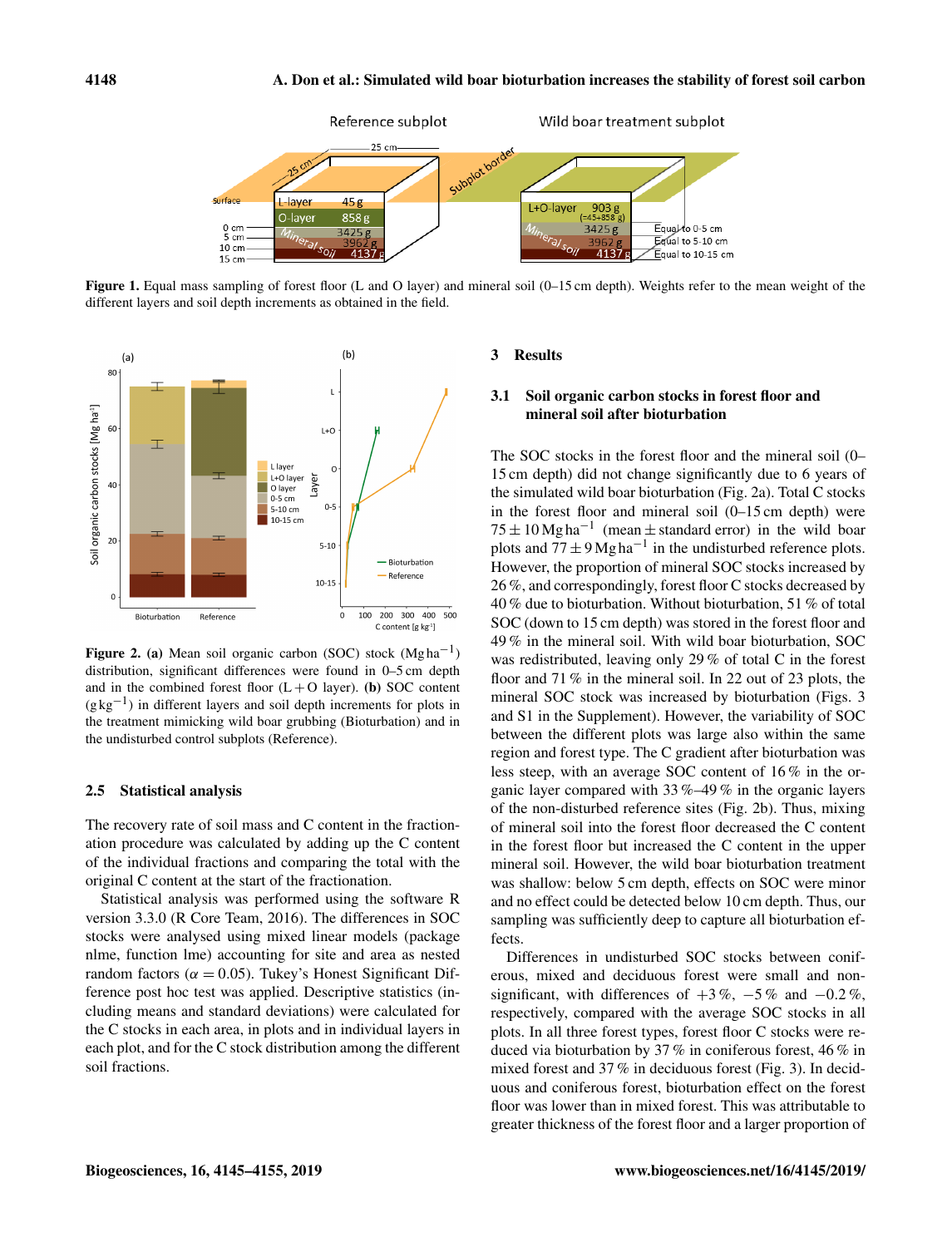

Figure 3. Mean soil organic carbon (SOC) stock  $(Mgha^{-1})$  in different layers and depth increments with treatment mimicking wild boar grubbing (Bioturbation) with undisturbed control (Reference) for three different forest types. Differences in total SOC stocks were not significantly different between the forest types.

mineral soil SOC in deciduous and coniferous forest reference plots than in mixed forest plots. Overall, the reduction in forest floor C stocks due to wild boar bioturbation treatment was lower in the Eberswalde area  $(-25\%)$  than in the Braunschweig area (−45 %). However, changes in mineral soil C were greatest in Eberswalde, with SOC stocks doubling in the 0–5 cm depth layer. Plots in Eberswalde were covered with a grass sward that formed a dense root layer and this resulted in a particularly steep C gradient and prevents the incorporation of aboveground litter into the mineral soil.

# 3.2 Distribution of organic carbon in physical soil fractions

Simulated bioturbation significantly changed the distribution between forest floor SOC and mineral soil SOC, as described above, and also changed the degree of stabilisation of SOC in the mineral soil. The proportion of particulate organic matter (fPOM and oPOM) increased significantly ( $p = 0.04$ ), from on average  $52\%$  to  $60\%$  (Fig. 4a) in all forest types. This relative increase in POM proportion was higher in the uppermost mineral soil layer (0–5 cm) than at 5–10 cm depth. Differences of the treatment effects between forest types were small and non-significant, with a slightly higher increase in the POM fraction in coniferous forests  $(+59\%)$  than in mixed and deciduous forests  $(+45\% \text{ and } +49\%, \text{ respectively})$ tively).

However, even though the fraction of MOM on total SOC decreased with bioturbation, the MOM stocks in the mineral soil did not change (Fig. 4a and b). This was due to the absolute increase in mineral soil SOC stocks with bioturbation. This increase in mineral soil SOC stocks (0–10 cm depth) can be attributed mainly to an increase in POM stocks with an increase by 58 % for fPOM and 43 % more oPOM. The MOM stocks did not change significantly in the mineral soil but increased by 27 % in the total soil due to additional MOM in the forest floor. Minerals were mixed into the forest floor with bioturbation, resulting in a mineral-associated SOC stock of  $5 \text{Mg} \text{ha}^{-1}$  (Fig. 5). Thus, bioturbation did not cause detectable C losses but transferred floor C into the mineral soil where it is stored mainly as POM (Fig. 5). Within the 6-year study period, we did not detect significant physical stabilisation of this transferred C in the mineral soil.

The quality of soil organic matter, as indicated by the  $C/N$ ratio, changed with bioturbation, with decreased C/N ratio in the forest floor (Fig. 6). The ratio decreased from 38 to 28 in coniferous forest (average for total forest floor), from 31 to 23 in deciduous forest and from 34 to 22 in mixed forest, indicating a higher fraction of transformed SOM in the disturbed forest floor. The mineral soil C/N ratio was only slightly affected by bioturbation (Fig. 6). This is in contrast to the large shift in fractions in the mineral soil, with a doubling of POM stocks.

The sandy texture of the investigated sites restricted the available mineral surfaces for SOC association and stabilisation. However, the amount of SOC per mineral surface area was changed with the simulated bioturbation. We found significantly more adsorption of carbon on mineral surfaces due to bioturbation in the forest floor but no additional SOC at mineral surfaces in the mineral soil. Minerals mixed into the forest floor in the Braunschweig plots were enhanced with C by 76 % after bioturbation, from 24.2 gC kg−<sup>1</sup> in the reference upper mineral soil to  $42.7 \text{ gC kg}^{-1}$  in the forest floor (Fig. 7). The increase was lower in the Eberswalde plots, with 29 % more C in the heavy fraction of the forest floor material.

## 4 Discussion

# 4.1 Disturbance by bioturbation does not reduce SOC stocks

Physical disturbance of soil, e.g. with tillage, is reported to enhance microbial activity and respiration and thus lead to SOC losses (Sapkota, 2012; Franzluebbers, 1999; Kristensen et al., 2000). However, in a 6-year study mimicking soil disturbance with wild boar grubbing in different forest types, we found no changes in total SOC stocks due to bioturbation but detected redistribution of SOC from the forest floor to the mineral soil (Fig. 2). Similar results have been obtained for earthworm bioturbation, e.g. invasion of earthworms into North American forests has been found to cause rapid incorporation of the forest floor into the mineral soil, without considerable SOC losses (Bohlen et al., 2004). In a study re-sampling six soil pits in northern USA hardwood forest (Tennessee and South Carolina) after invasion of wild boar, Singer et al. (1985) found that the forest layer mass was reduced by 60 % but with no change in organic matter content in the A horizon. However, conclusions on changes in total SOC stocks could not be drawn in that study. Similarly, a Swiss study found that forest floor C was reduced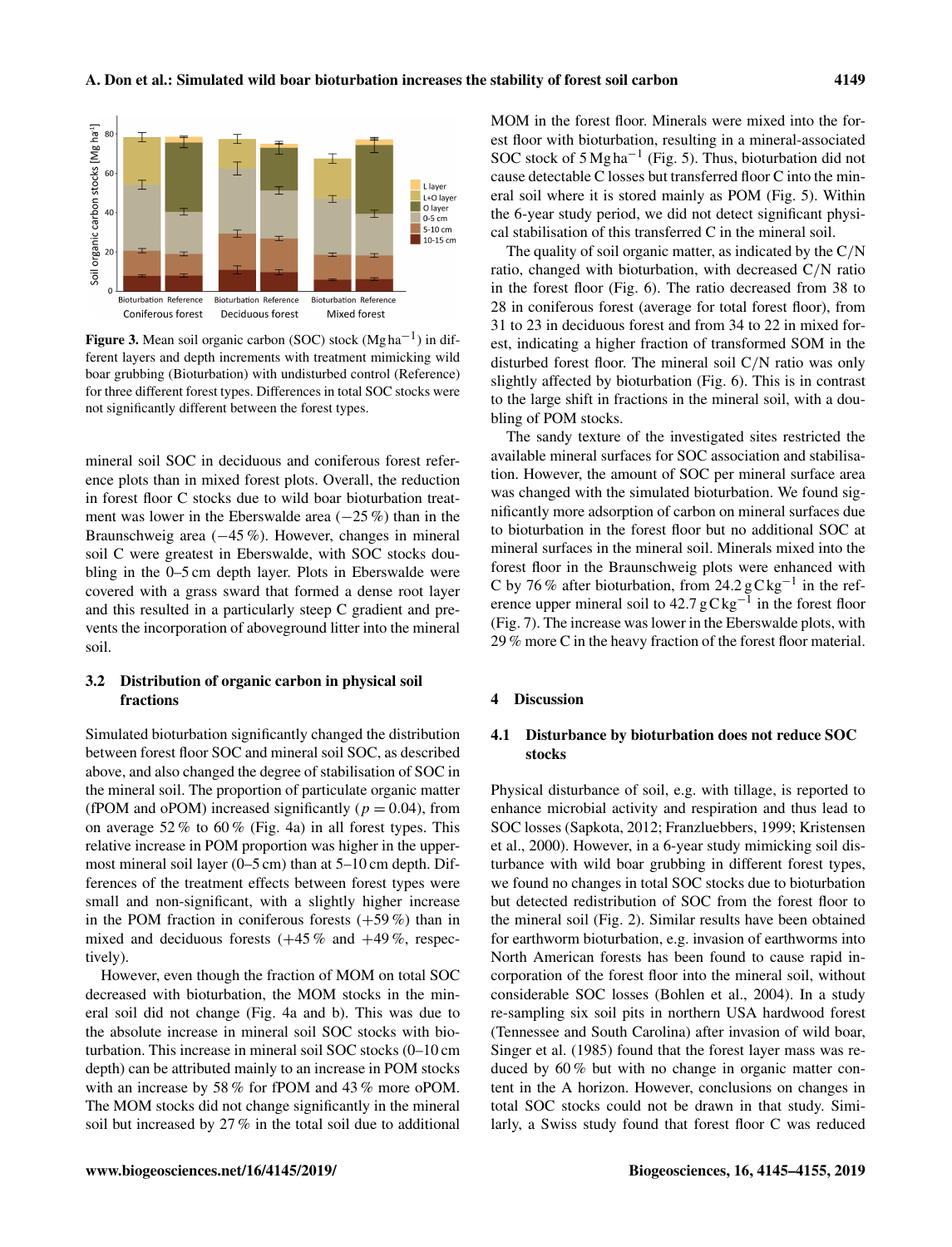

Figure 4. (a) Relative and (b) absolute distribution of soil organic carbon (SOC) fractions in the upper two mineral soil depth layers at the Braunschweig and Eberswalde experimental area after bioturbation and at reference sites. The fractionation procedure was technically not possible to apply to forest floor samples since they consist of almost 100 % POM.



Figure 5. Changes in different soil organic carbon (SOC) pools in the forest floor (L and O horizons) and the underlying mineral soil (0–10 cm depth) due to bioturbation. Average carbon stocks for all 23 plots (Mg SOC ha<sup>-1</sup>). POM: particulate organic matter, MOM: mineral-associated organic matter.

by 40 % due to wild boar grubbing, but total SOC stocks down to 30 cm depth were not significantly affected (Wirthner, 2011). However, in that study the reference sites may have been grubbed by wild boars some years before sampling, although old grubbing patterns were not detected. A 14 % loss of forest floor C has been found in a forest in the Netherlands, but total SOC stocks including the mineral soil are not reported (Schulp et al., 2008). The sampling design and methods in previous studies may not have been suitable for detecting SOC stock changes in disturbed soils. Studies that only report SOC content and no stocks, or only sample the forest floor, cannot be used to follow the fate of SOC



Figure 6. Mean carbon : nitrogen (C/N) ratio of organic matter in different forest floor layers and mineral soil layers in disturbed and reference plots in deciduous ( $n = 6$ ), coniferous ( $n = 11$ ) and mixed forest  $(n = 6)$ . Bars indicate standard error.

after wild boar grubbing (Bruinderink and Hazebroek, 1996; Mohr et al., 2005; Moody and Jones, 2000). Lower SOC content in the forest floor does not necessarily mean that SOC is lost, since mixing mineral soil into the forest floor can decrease SOC content without decreasing forest floor SOC stocks. Missing bulk density data and insufficiently shallow and small-scale sampling may also prevent appropriate conclusions being drawn from existing wild boar studies. The most difficult task, however, is separation of the forest floor from the mineral soil during sampling. Only combined sampling of both forest floor and mineral soil, as conducted in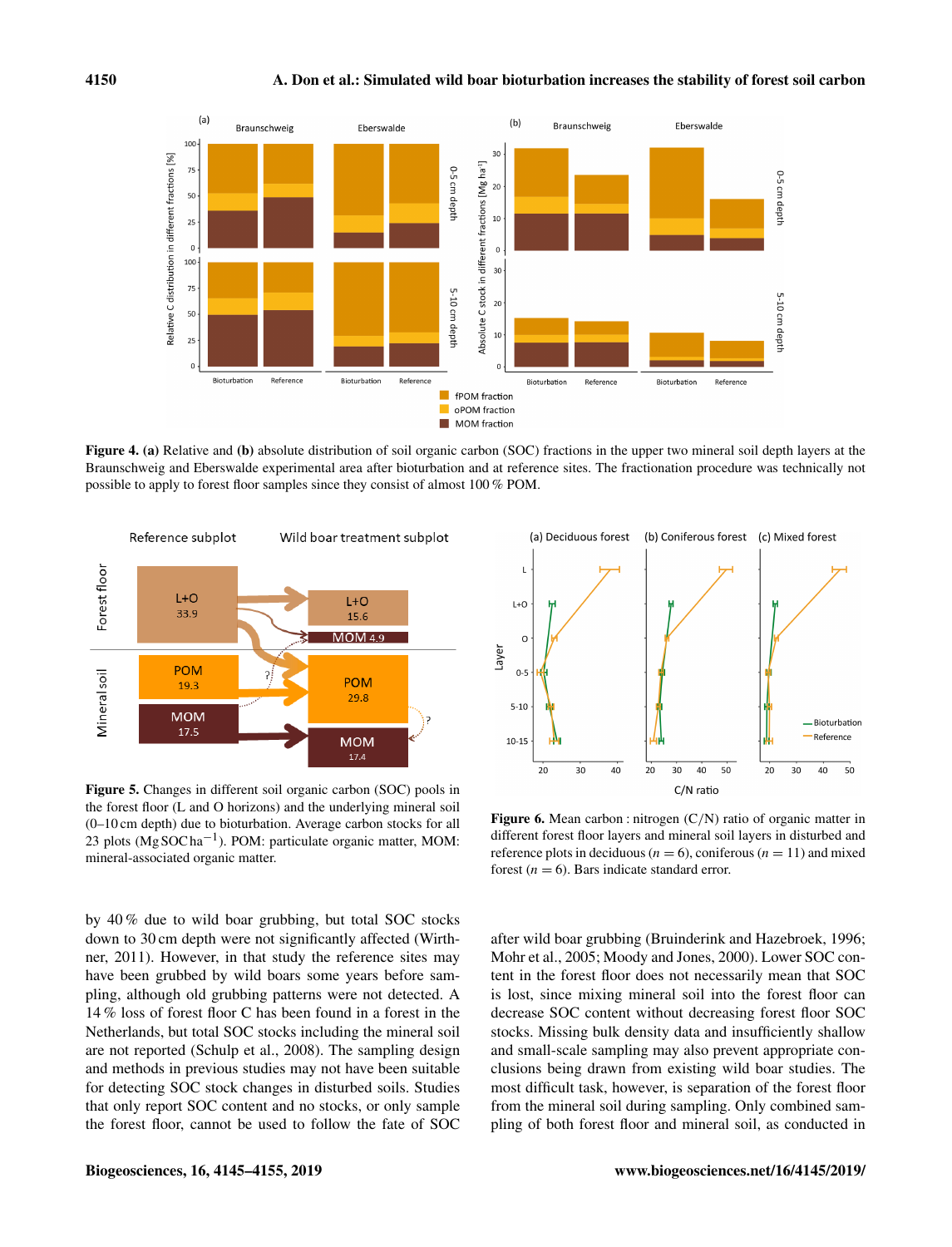

Figure 7. Mean carbon (C) content of the heavy fraction in different soil depth increments at the Braunschweig and Eberswalde experimental areas. Bars denote standard error. The differences found between reference and bioturbation sites were not significant.

our study, can ensure that SOC stocks are determined correctly (Don et al., 2012).

Our results also seem to contradict findings by Risch et al. (2010), who estimated an additional  $CO<sub>2</sub>$  source from Swiss forests due to wild boar grubbing of  $50-98 \text{ Gg} \text{CO}_2$  per year. However, those values are based on soil respiration flux measurements that cannot be directly converted into SOC losses, since autotrophic  $CO<sub>2</sub>$  respiration could not be separated from heterotrophic respiration. Higher  $CO<sub>2</sub>$  respiration on grubbed plots can be explained by the reported higher fine root density in grubbed plots, which was probably a consequence of the reported more dense ground vegetation. Thus, soil respiration measurements alone cannot be used to estimate SOC changes and to calculate the potential climate impact of wild boar grubbing. In an experiment on Hawaii, SOC stocks in the 0–10 cm layer were 12 % higher in plots with wild boars than in plots from which wild boar had been excluded for 7 to 19 years, supporting our finding of no SOC loss with bioturbation (Long et al., 2017).

Our results also question the claim that tillage or disturbance causes SOC losses. Tillage, in comparison to no tillage, always results in incorporation of crop residues into the mineral soil. Thus, all field studies comparing conventional tillage and no tillage report changes in the depth distribution of SOC, but many studies also report no changes in total SOC stocks (Baker et al., 2007; Hermle et al., 2008; Govaerts et al., 2009). Our study showed that organic matter can be mixed and disturbed without C losses. As a consequence, the general effect of soil disturbance on SOC turnover and stocks may have to be re-evaluated. Any possible SOC loss due to enhanced mineralisation after soil disturbance may also be easily compensated for by the additional SOC that is stabilised. Bioturbation brings together organic matter (from forest floor) and mineral particles such as phyllosilicates or oxides, which are essential in stabilising organic matter (Marschner et al., 2008; Eusterhues et al., 2003; Kaiser et al., 2002). In the present study, 6 years of frequent simulated bioturbation increased MOM by 28 % but mainly in the forest floor (Fig. 5). Conversion of POM to stabilised MOM in the mineral soil may require longer time scales and was thus not detectable.

The treatment mimicking bioturbation by wild boar only affected the upper mineral soil to 10 cm depth but not below. This is the critical interface, with a large C gradient between forest floor and mineral soil ranging from on average 33 % in the O layer to 6 % in the upper mineral soil (Fig. 1b). Thus, C input with forest aboveground litter becomes trapped in the organic layer and, without bioturbation, there may be no C flux, apart from dissolved organic carbon, into the mineral soil that could contribute to building up SOC stocks (Fröberg et al., 2007b; Arai et al., 2007). The shallow bioturbation caused by wild boar can break up this C flux barrier between forest floor and mineral soil and facilitate incorporation of aboveground-derived litter into the mineral soil. Consequently, we found that the C gradient was clearly less steep in the bioturbation plots than in the undisturbed reference plots (Fig. 2b).

# 4.2 Contact between litter layer carbon and minerals facilitates carbon stabilisation

Mixing forest floor carbon into the mineral soil by wild boar grubbing may enhance SOC stabilisation by adsorption onto mineral surfaces. However, we did not detect an increase in the mineral-associated fraction of SOC in the mineral soil within the 6-year study period (Fig. 5). Nevertheless, the minerals mixed into the forest floor adsorbed SOC, building up a new pool of stabilised SOC in the forest floor. Beside wild boar grubbing, more biological activity seems to be re-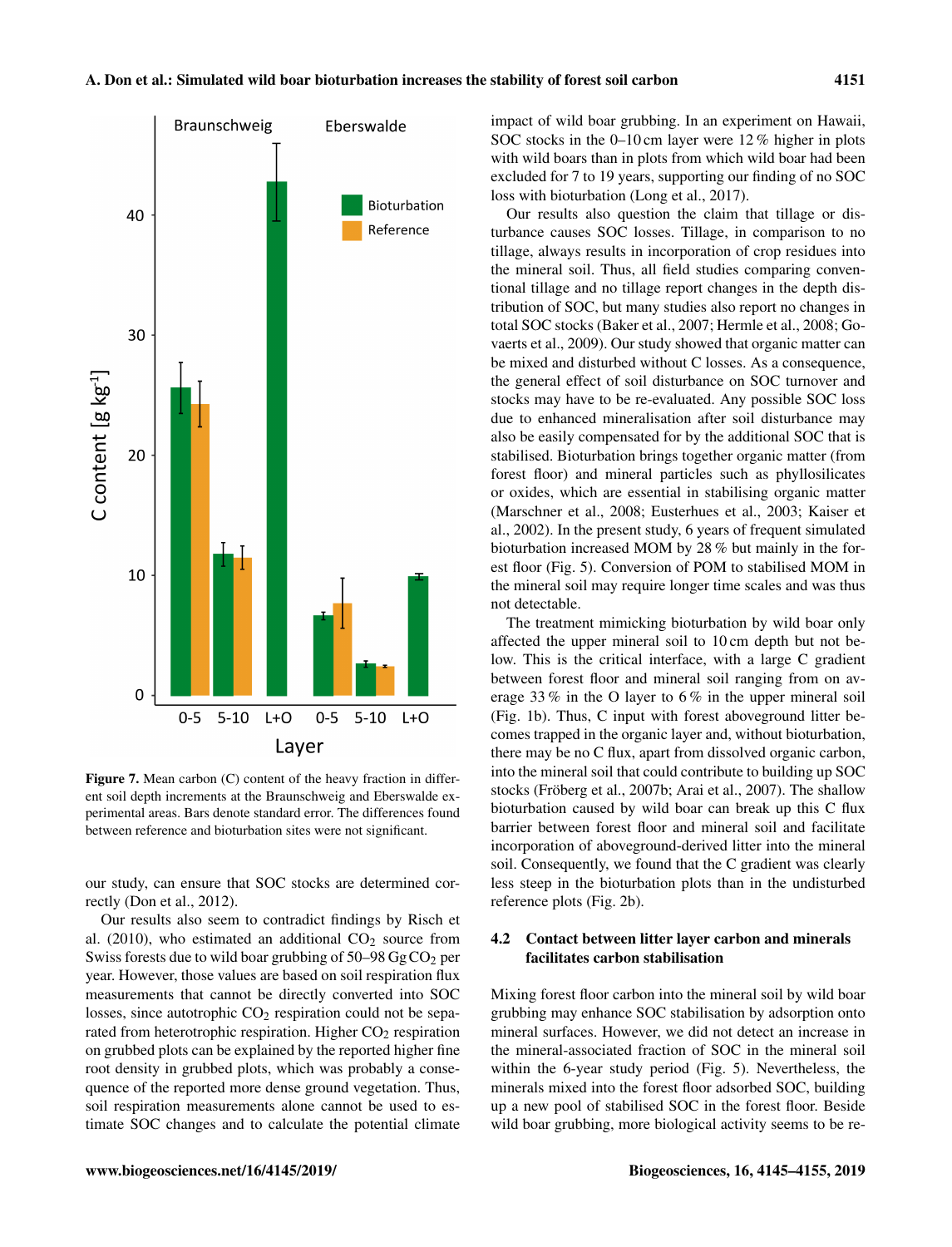| Area         | Plot no.       | Forest type | Soil texture |             |                | pH        |
|--------------|----------------|-------------|--------------|-------------|----------------|-----------|
|              |                |             | Sand $(\%)$  | Silt $(\%)$ | Clay $(\%)$    |           |
| Braunschweig | 1              | Deciduous   | 63           | 33          | 4              | 3.3       |
|              | $\overline{2}$ | Coniferous  | 51           | 45          | 4              | 2.9       |
|              | 3              | Coniferous  | 31           | 65          | $\overline{4}$ | 3.5       |
|              | 4              | Coniferous  | 51           | 45          | $\overline{4}$ | 3.2       |
|              | 5              | Mixed       | 31           | 65          | 4              | 3.1       |
|              | 6              | Deciduous   | 51           | 45          | $\overline{4}$ | 3.1       |
|              | 7              | Deciduous   |              | NA          |                | NA        |
|              | 9              | Coniferous  | 51           | 45          | $\overline{4}$ | 2.9       |
|              | 10             | Mixed       | 51           | 45          | 4              | 3.6       |
|              | 11             | Deciduous   | 51           | 45          | 4              | 3.1       |
|              | 12             | Coniferous  | 31           | 65          | $\overline{4}$ | 3.1       |
|              | 13             | Mixed       | 65           | 33          | 4              | 3.2       |
|              | 14             | Deciduous   | 51           | 45          | 4              | 3.0       |
|              | 15             | Mixed       | 31           | 65          | 4              | 3.1       |
|              | 16             | Mixed       | 51           | 45          | 4              | 3.0       |
|              | 17             | Deciduous   | 51           | 45          | 4              | 3.6       |
|              | 18             | Mixed       | 31           | 65          | 4              | 3.0       |
| Eberswalde   | 1              | Coniferous  | 80           | 17          | 3              | 3.1       |
|              | 2              | Coniferous  |              | <b>NA</b>   |                | <b>NA</b> |
|              | 3              | Coniferous  |              | <b>NA</b>   |                | <b>NA</b> |
|              | 4              | Coniferous  | 92           | 5           | 3              | 3.1       |
|              | 5              | Coniferous  |              | NA          |                | <b>NA</b> |
|              | 6              | Coniferous  |              | <b>NA</b>   |                | <b>NA</b> |

**Table 1.** Forest type, soil texture and soil pH in the plots at the Braunschweig ( $n = 17$ ) and Eberswalde ( $n = 6$ ) experimental sites.

NA: not available

quired to transform POM into stabilised MOM. The sandy soils with low pH investigated in this study (Table 1) may not provide sufficiently good conditions to facilitate this biological transformation in the given time frame.

Mineral soil is reported to store a limited amount of SOC stabilised as mineral-associated carbon (Six et al., 2002). The capacity of a soil to stabilise SOC largely depends on its mineralogy and texture, with clayey soils being able to store much more SOC in stabilised form due to their larger specific mineral surface area (Hassink et al., 1997). The soils in the present study are characterised by low specific mineral surface area due to their low clay content. In the reference plots, 48 % of total SOC was stabilised on mineral surfaces. However, the mineral-associated SOC content almost doubled within a short distance in the mineral soil (from 0–5 to 5–10 cm depth, see Fig. 7), which indicates that, at least below 5 cm depth, the mineral surfaces are not carbon saturated. Thus, for SOC stabilisation the important issue is whether carbon reaches these mineral surfaces, rather than whether mineral surfaces are saturated or not.

The mixing of minerals and forest floor indicates that there is unexploited potential to adsorb and stabilise SOC on mineral surfaces. We found that mineral soil mixed into the forest floor almost doubled the C load (Fig. 7). Thus after bioturbation, 66 % more SOC per unit mineral surface was sta-

bilised in the forest floor than in the upper mineral soil. This is surprising, since the soil at both study sites is sandy, with low specific surface area. However, in the extreme situation of minerals being surrounded by organic matter in the forest floor, more SOC becomes attached and thus stabilised onto mineral surfaces. Thus, the mineral surfaces seem to be not limiting for SOC stabilisation but sufficient SOC is required in close vicinity to the mineral surfaces. In general, around one-third of the forest floor C was stabilised in the wild boar bioturbation treatment (Fig. 5). This SOC most likely originated from the forest floor and not from the mineral soil, as indicated by higher C/N ratio (18.3) compared with MOM in the mineral soil  $(C/N \text{ ratio } 17.8)$ . Moreover, the stock and the C/N ratio of MOM in the mineral soil remained unaffected by the bioturbation treatment (C/N ratio 17.8 in reference plots and bioturbation plots).

## 4.3 Areal extent of grubbing and vegetation feedbacks

The area affected by wild boar grubbing can be extensive, with between 13 % and 80 % of the soil surface affected in different forests inhabited by wild boar (Howe et al., 1981; Risch et al., 2010). Between 27 % and 54 % of Swiss deciduous forest area was found to be disturbed by wild boar (Risch et al., 2010). In a study on a 70 km long forest–agriculture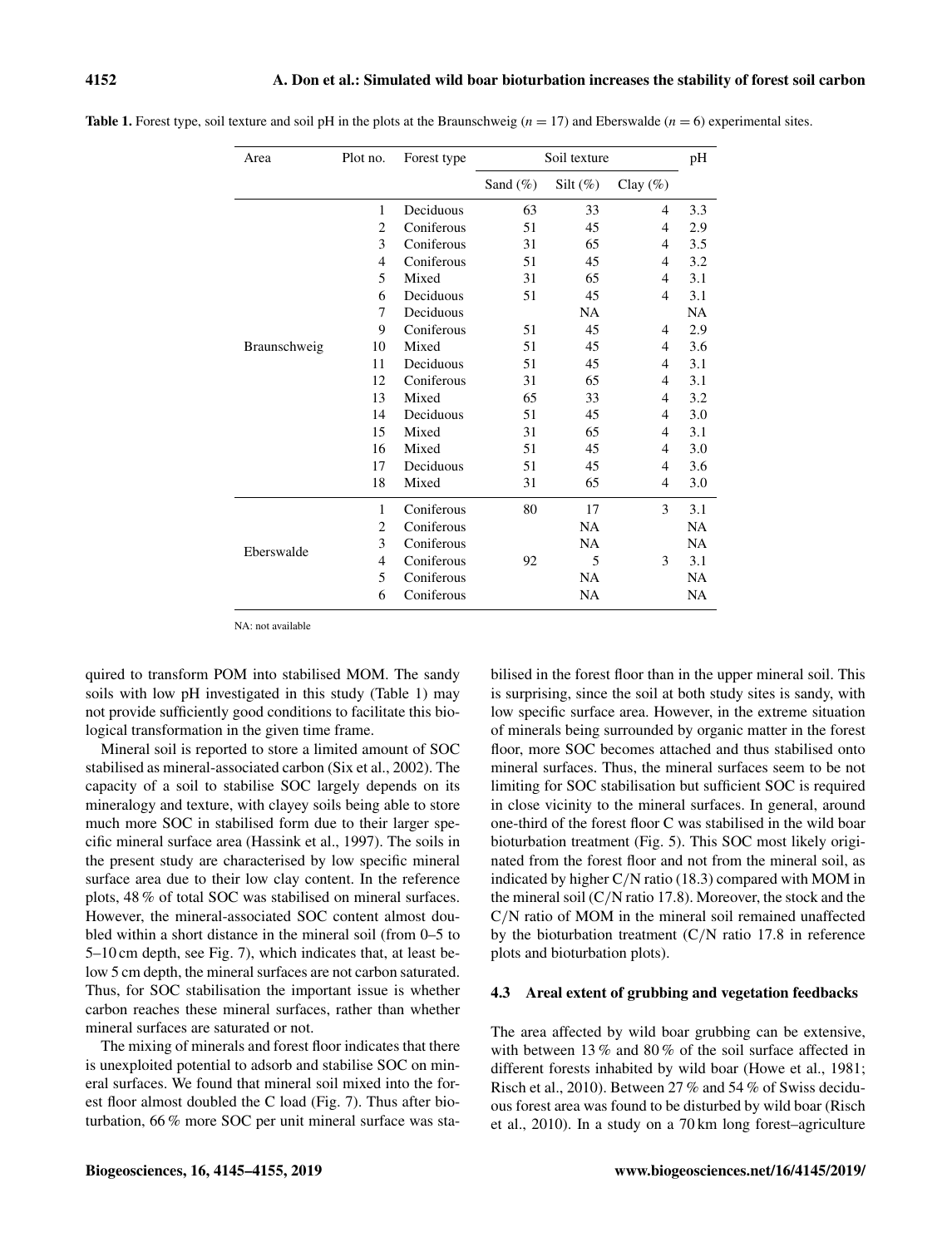## A. Don et al.: Simulated wild boar bioturbation increases the stability of forest soil carbon 4153

transect in southern Sweden, 1 % to 6 % soil was found to be grubbed by wild boar each year but with large inter-annual variability (Welander, 2000). Similar results have been reported for Californian meadows, with wild boar grubbing an average of 7 % of the study area annually (Kotanen, 1995). Thus, the bioturbation frequency applied in the present study does not represent the average bioturbation frequency but wild boar grubbing hotspots. Severely grubbed areas may extend for a hectare or more, but they are typically composed of many small patches of a few square metres (Vallentine, 1990; Kotanen, 1995). Some patches may be preferentially grubbed compared with others, but evidence on this is inconclusive. However, wild boar seem to prefer deciduous forest and damp soil over coniferous forest and grassland soil and dry soil (Welander, 2000). This is probably due to greater availability of feedstuffs such as acorns and beechnuts in deciduous forests and soil fauna in damp soil. With the global increase in populations of wild boar, forest soils are being increasingly grubbed, so wild boar-disturbed forest soils are now the rule rather than the exception.

The rather detrimental direct effects of wild boar grubbing on forest ground vegetation (e.g. mechanical damage and uprooting) can result in reduced plant cover. However, it is mainly the ground vegetation that is affected and not the tree layer. In a Swiss study, the height of saplings  $(< 1 \,\mathrm{m})$ and plant species diversity did not differ between grubbed and non-grubbed plots (Wirthner, 2011). In the present study, we found temporarily enhanced ground vegetation at some plots in the Braunschweig area during the first years, with presence of the nitrophilous species Impatience *Impatiens parviflora* indicating enhanced nitrogen availability (data not shown). Since all forests investigated were dominated by the tree layer, no significant effects of our wild boar bioturbation treatment on litter input to the soil were expected. Thus, the observed effects of the wild boar bioturbation treatment on SOC are due to the physical disruption, rather than other processes.

## 5 Conclusions

Wild boar is an invasive species in many parts of the world and their grubbing activities can be extensive. The simulated wild boar disturbance caused a significant redistribution of SOC in the investigated forest plots with decreasing the organic layer. We provided strong experimental evidence of positive effects of a wild boar bioturbation treatment on SOC stability, whereby SOC in the forest floor is retained and transferred into the mineral soil without C losses. Bioturbation does not cause SOC losses due to enhanced mineralisation but in contrast helped to transform labile SOC into more stabilised SOC. On the long term this may even lead to enhanced SOC stocks due to an increased fraction of stabilised SOC. Soil disturbance with mixing and bioturbation were previously assumed to enhance SOC mineralisation and

cause SOC losses. This could not be confirmed in our study and calls for a new perception. Soil mixing with bioturbation or anthropogenic with machinery lead to a more even distribution of SOC in the soil profile and may result in enhanced SOC stocks on the long term.

*Data availability.* The underlying research data are available on request from Axel Don (axel.don@thuenen.de).

*Supplement.* The supplement related to this article is available online at: [https://doi.org/10.5194/bg-16-4145-2019-supplement.](https://doi.org/10.5194/bg-16-4145-2019-supplement)

*Author contributions.* AD designed the experiment, and AD and EG carried them out. All authors contributed to soil sampling and data interpretation. CH performed most of the soil analysis, and CV performed the statistics. AD prepared the paper with contributions from all co-authors.

*Competing interests.* The authors declare that they have no conflict of interest.

*Acknowledgements.* We thank Zohra Afshar, Viridiana Alcántara, Anita Bauer, Frank Hegewald, Angelica Jaconi, Christopher Poeplau, Annelie Säurich, Florian Schneider and Patrick Wordell-Dietrich for their support during field sampling and during sample preparation in the laboratory, and we thank Ines Backwinkel from the Central Laboratory of the Thünen Institute of Climate-Smart Agriculture for element analyses.

*Review statement.* This paper was edited by Andreas Ibrom and reviewed by Mathias Mayer and one anonymous referee.

#### References

- Alban, D. H. and Berry, E. C.: Effects of earthworm invasion on morphology, carbon, and nitrogen of a forest soil, Appl. Soil Ecol., 1, 243–249, 1994.
- Arai, H., Tokuchi, N., and Koba, K.: Possible mechanisms leading to a delay in carbon stock recovery after land use change, Soil Sci. Soc. Am. J., 71, 1636–1638, https://doi.org[/10.2136/sssaj2005.0309,](https://doi.org/10.2136/sssaj2005.0309) 2007.
- Arnold, J. M., Greiser, G., Kampmann, S., and Martin, I.: Status und Entwicklung ausgewählter Wildtierarten in Deutschland, Jahresbericht 2014, Deutscher Jagdverband, Berlin, 2015.
- Baker, J. M., Ochsner, T. E., Venterea, R. T., and Griffis, T. J.: Tillage and soil carbon sequestration – What do we really know?, Agric. Ecosyst. Environ., 118, 1–5, 2007.
- Barrios-Garcia, M. N. and Ballari, S. A.: Impact of wild boar (Sus scrofa) in its introduced and native range: a review, Biol. Invasions, 14, 2283–2300, https://doi.org[/10.1007/s10530-012-0229-](https://doi.org/10.1007/s10530-012-0229-6) [6,](https://doi.org/10.1007/s10530-012-0229-6) 2012.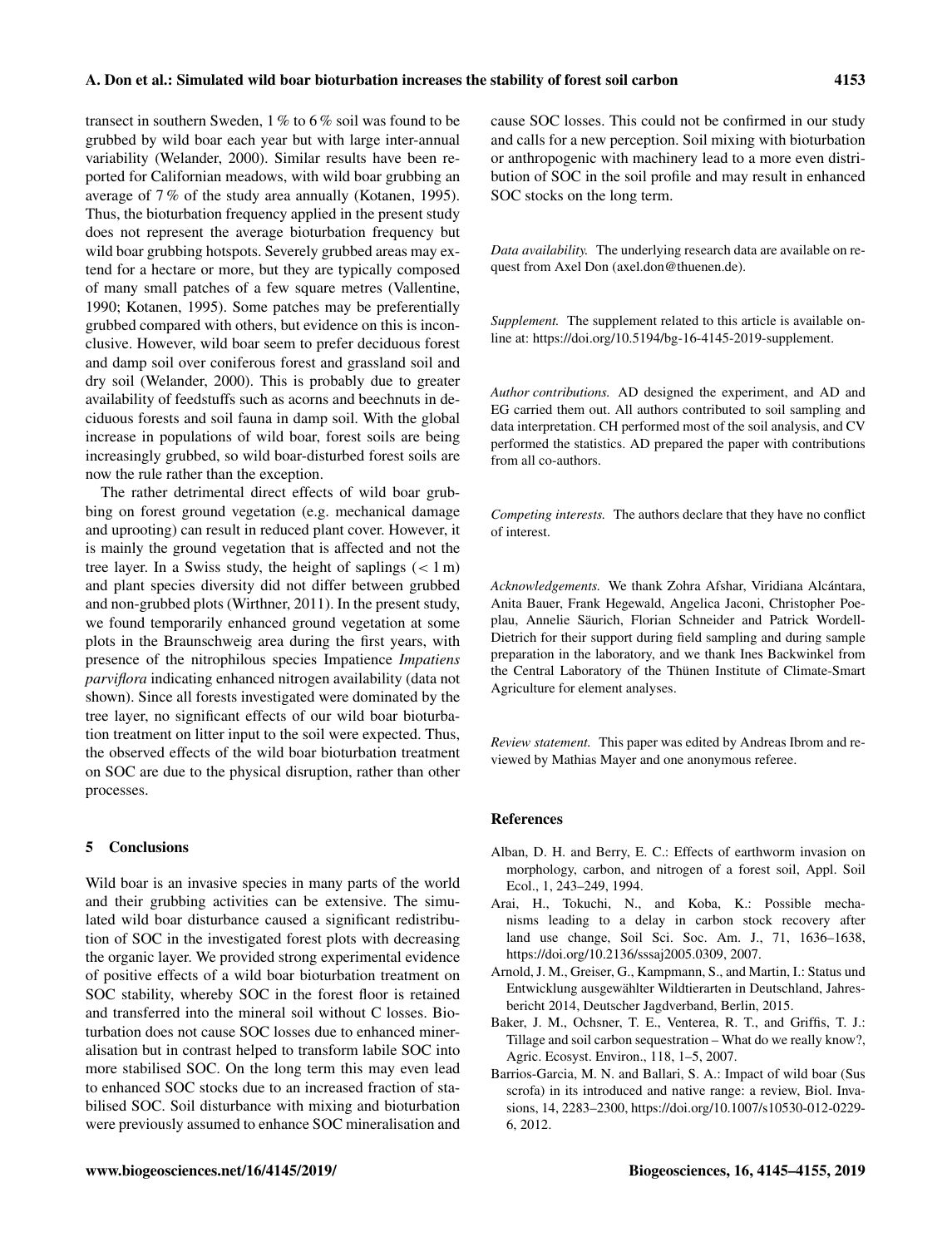- Bohlen, P. J., Pelletier, D. M., Groffman, P. M., Fahey, T. J., and Fisk, M. C.: Influence of earthworm invasion on redistribution and retention of soil carbon and nitrogen in northern temperate forests, Ecosystems, 7, 13–27, 2004.
- Bruinderink, G. and Hazebroek, E.: Wild boar (*Sus scrofa scrofa* L.) rooting and forest regeneration on podzolic soils in the Netherlands, Forest Ecol. Manag., 88, 71–80, https://doi.org[/10.1016/s0378-1127\(96\)03811-x,](https://doi.org/10.1016/s0378-1127(96)03811-x) 1996.
- Curry, J. P.: Factors affecting the abundance of earthworms in soils, Earthworm Ecology, 9, 91–113, 2004.
- Don, A., Steinberg, B., Schoening, I., Pritsch, K., Joschko, M., Gleixner, G., and Schulze, E. D.: Organic carbon sequestration in earthworm burrows, Soil Biol. Biochem., 40, 1803–1812, 2008.
- Don, A., Bärwolff, M., Kalbitz, K., Andruschkewitsch, R., Jungkunst, H. F., and Schulze, E. D.: No rapid soil carbon loss after a windthrow event in the High Tatra, Forest Ecol. Manag., 276, 239–246, https://doi.org[/10.1016/j.foreco.2012.04.010,](https://doi.org/10.1016/j.foreco.2012.04.010) 2012.
- Ellert, B. H. and Bettany, J. R.: Calculation of organic matter and nutrients stored in soils under contrasting management regimes, Can. J. Soil Sci., 75, 529–538, 1995.
- Eusterhues, K., Rumpel, C., Kleber, M., and Kögel-Knabner, I.: Stabilisation of soil organic matter by interactions with minerals as revealed by mineral dissolution and oxidative degradation, Org. Geochem., 34, 1591–1600, 2003.
- Franzluebbers, A. J.: Potential C and N mineralization and microbial biomass from intact and increasingly disturbed soils of varying texture, Soil Biol. Biochem., 31, 1083–1090, https://doi.org[/10.1016/s0038-0717\(99\)00022-x,](https://doi.org/10.1016/s0038-0717(99)00022-x) 1999.
- Fröberg, M., Jardine, P. M., Hanson, P. J., Swanston, C. W., Todd, D. E., Tarver, J. R., and Garten, C. T.: Low dissolved organic carbon input from fresh litter to deep mineral soils, Soil Sci. Soc. Am. J., 71, 347–354, 2007a.
- Fröberg, M., Kleja, D. B., and Hagedorn, F.: The contribution of fresh litter to dissolved organic carbon leached from a coniferous forest floor, Eur. J. Soil Sci., 58, 108–114, 2007b.
- Geisser, H. and Reyer, H. U.: The influence of food and temperature on population density of wild boar Sus scrofa in the Thurgau (Switzerland), J. Zool., 267, 89–96, https://doi.org[/10.1017/s095283690500734x,](https://doi.org/10.1017/s095283690500734x) 2005.
- Golchin, A., Clarke, P., Oades, J. M., and Skjemstad, J. O.: The effects of cultivation in the composition of organic-matter and structural stability of soils, Aust. J. Soil Res., 33, 975–993, https://doi.org[/10.1071/sr9950975,](https://doi.org/10.1071/sr9950975) 1995.
- Govaerts, B., Verhulst, N., Castellanos-Navarrete, A., Sayre, K. D., Dixon, J., and Dendooven, L.: Conservation Agriculture and Soil Carbon Sequestration: Between Myth and Farmer Reality, Crit. Rev. Plant Sci., 28, 97–122, https://doi.org[/10.1080/07352680902776358,](https://doi.org/10.1080/07352680902776358) 2009.
- Grüneberg, E., Ziche, D., and Wellbrock, N.: Organic carbon stocks and sequestration rates of forest soils in Germany, Global Change Biol., 20, 2644–2662, https://doi.org[/10.1111/gcb.12558,](https://doi.org/10.1111/gcb.12558) 2014.
- Hagedorn, F., Saurer, M., and Blaser, P.: A C-13 tracer study to identify the origin of dissolved organic carbon in forested mineral soils, Eur. J. Soil Sci., 55, 91–100, 2004.
- Hassink, J., Whitmore, A. P., and Kubat, J.: Size and density fractionation of soil organic matter and the physical capacity of soils to protect organic matter, Eur. J. Agron., 7, 189–199, 1997.
- Hermle, S., Anken, T., Leifeld, J., and Weisskopf, P.: The effect of the tillage system on soil organic carbon content under moist, cold-temperate conditions, Soil Till. Res., 98, 94–105, 2008.
- Howe, T., Singer, F. J., and Ackerman, B. B.: Forage relationships of European wild boar invading northern hardwood forest, J. Wildl. Manage., 45, 748–754, 1981.
- Jandl, R., Lindner, M., Vesterdal, L., Bauwens, B., Baritz, R., Hagedorn, F., Johnson, D. W., Minkkinen, K., and Byrne, K. A.: How strongly can forest management influence soil carbon sequestration?, Geoderma, 137, 253–268, 2007.
- Jurgensen, M., Tarpey, R., Pickens, J., Kolka, R., and Palik, B.: Long-term effect of silvicultural thinnings on soil carbon and nitrogen pools, Soil Sci. Soc. Am. J., 76, 1418–1425, 2012.
- Kaiser, K., Eusterhues, K., Rumpel, C., Guggenberger, G., and Kögel-Knabner, I.: Stabilization of organic matter by soil minerals – investigations of density and particle-size fractions from two acid forest soils, J. Plant Nutr. Soil Sci., 165, 451–459, 2002.
- Kotanen, P. M.: Responses of vegetation to a changing regime of disturbance: effects of feral pigs in a Californian coastal prairie, Ecography, 18, 190–199, https://doi.org[/10.1111/j.1600-](https://doi.org/10.1111/j.1600-0587.1995.tb00340.x) [0587.1995.tb00340.x,](https://doi.org/10.1111/j.1600-0587.1995.tb00340.x) 1995.
- Kristensen, H. L., McCarty, G. W., and Meisinger, J. J.: Effects of soil structure disturbance on mineralization of organic soil nitrogen, Soil Sci. Soc. Am. J., 64, 371–378, https://doi.org[/10.2136/sssaj2000.641371x,](https://doi.org/10.2136/sssaj2000.641371x) 2000.
- Lacki, M. J. and Lancia, R. A.: Effects of wild pigs on beech growth in Great Smoky Mountains National Park, J. Wildl. Manage., 50, 655–659, 1986.
- Lehmann, J. and Kleber, M.: The contentious nature of soil organic matter, Nature, 528, 60–68, https://doi.org[/10.1038/nature16069,](https://doi.org/10.1038/nature16069) 2015.
- Long, M. S., Litton, C. M., Giardina, C. P., Deenik, J., Cole, R. J., and Sparks, J. P.: Impact of nonnative feral pig removal on soil structure and nutrient availability in Hawaiian tropical montane wet forests, Biol. Invasions, 19, 749–763, https://doi.org[/10.1007/s10530-017-1368-6,](https://doi.org/10.1007/s10530-017-1368-6) 2017.
- Mallik, A. U. and Hu, D.: Soil respiration following site preparation treatments in boreal mixedwood forest, Forest Ecol. Manag., 97, 265–275, https://doi.org[/10.1016/s0378-1127\(97\)00067-4,](https://doi.org/10.1016/s0378-1127(97)00067-4) 1997.
- Mann, L. K.: Changes in Soil Carbon Storage after Cultivation, Soil Sci., 142, 279–288, 1986.
- Marschner, B., Brodowski, S., Dreves, A., Gleixner, G., Gude, A., Grootes, P. M., Hamer, U., Heim, A., Jandl, G., Ji, R., Kaiser, K., Kalbitz, K., Kramer, C., Leinweber, P., Rethemeyer, J., Schaeffer, A., Schmidt, M. W. I., Schwark, L., and Wiesenberg, G. L. B.: How relevant is recalcitrance for the stabilization of organic matter in soils?, J. Plant Nutr. Soil Sci., 171, 91–110, 2008.
- Massei, G. and Genov, P. V.: The environmental impact of wild boar, Galemys, 16, 135–145, 2004.
- Melvin, A. M., Lichstein, J. W., and Goodale, C. L.: Forest liming increases forest floor carbon and nitrogen stocks in a mixed hardwood forest, Ecol. Appl., 23, 1962–1975, 2013.
- Mohr, D., Cohnstaedt, L. W., and Topp, W.: Wild boar and red deer affect soil nutrients and soil biota in steep oak stands of the Eifel, Soil Biol. Biochem., 37, 693–700, https://doi.org[/10.1016/j.soilbio.2004.10.002,](https://doi.org/10.1016/j.soilbio.2004.10.002) 2005.
- Moody, A. and Jones, J. A.: Soil response to canopy position and feral pig disturbance beneath Quercus agrifolia on